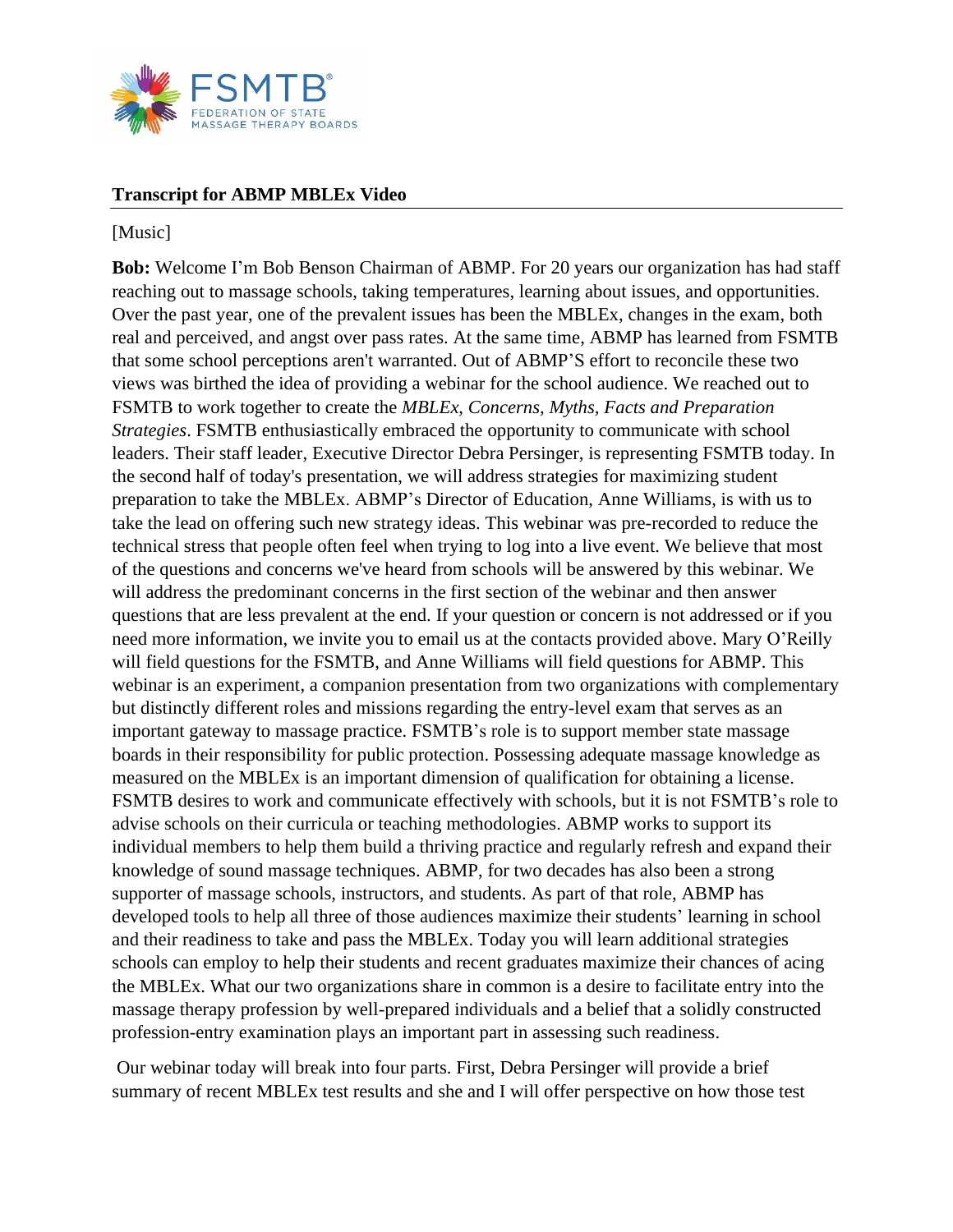results impact the flow of new entrants to the massage therapy profession. Second, then Debra will respond to concerns you and other school leaders expressed in a recent school survey about the MBLEx and FSMTB. The third part, Anne Williams will suggest a number of strategies schools can employ to promote student confidence about and success at the MBLEx testing experience. Finally, our participants will field further questions from you. Debra, to set the stage for our discussion, would you share the current pass rates on the MBLEx with the audience?

**Debra:** Yes, between July 1st, 2014, and June 30th, 2015, we had 19,875 people who sat for the MBLEx. The good news is that of those approximately twenty thousand people sixty-nine-point five percent passed. However, slightly over thirty percent of the test candidates failed the MBLEx on the first try. This percentage represents around six thousand people. Of those six thousand people, around four thousand took the test again. The others didn't retest, and we have to assume they may never work in the massage profession or that they delay, and they'll be captured in a different time window. Unfortunately, 67 percent of the people who retest fail again. Some do make a third or even a fourth try, but many don't try again. Last year, around 4,000 prospective massage therapists were lost to the profession or in limbo and afraid to test. This is very concerning to us. We do reach out to candidates who fail the exam multiple times. Sometimes they don't return our calls and many times they're just too embarrassed to tell their school that they've failed, and this of course limits their options to get help.

**Bob:** These are people who attended massage classes, satisfied program requirements, and may have very much wanted a career in massage. Let me share some sobering thoughts, on supply demand implications for the massage therapy profession. If we don't improve success rates for students making it through school and qualifying for licensure. The orange line shows that the number of massage therapists practicing in the United States grew from 138,000 in 1998 to 322,000 16-years later. As a result, the prevalence of massage therapists grew roughly from one for every two-thousand person to one for every one thousand, that's progress. The picture on how we got from 161,000 practitioners in 2000 up to 322,000, in 2014, is not a straight line. First of all, we had 670,000 graduates of massage school during that 15-year period and yet you can see that the total growth of the profession is only a bit over 160,000. The answer to that is that during that same 15-year period 509,000 individuals left the profession stop practicing. That's an average of 34,000 per year leaving the profession, but lately as you well know for a combination of reasons massage school enrollment and graduates have been declining. We are not quite halfway through 2016 as we present this webinar, but our still hazy crystal ball suggests that 2016 could be the year things get tipped over i.e the more people leave the profession than enter it. Thus, the stakes are high for maximizing MBLEx pass rates for all students who truly are well prepared. The profession cannot afford to have MBLEx takers underperform on the exam. In recent months, ABMP has heard from numerous schools who have shared their concerns about what they believe are dipping pass rates on the MBLEx. Many schools have seen their own pass rates drop or cited instances where academically strong students had challenges with the test. Different schools state different reasons for why so many test candidates are failing the MBLEx. ABMP found these perceptions concerning. We set out to more systematically gather school concerns, determine common issues, and facilitate needed good conversations to increase the likelihood that more candidates pass in future years. We approached FSMTB and worked with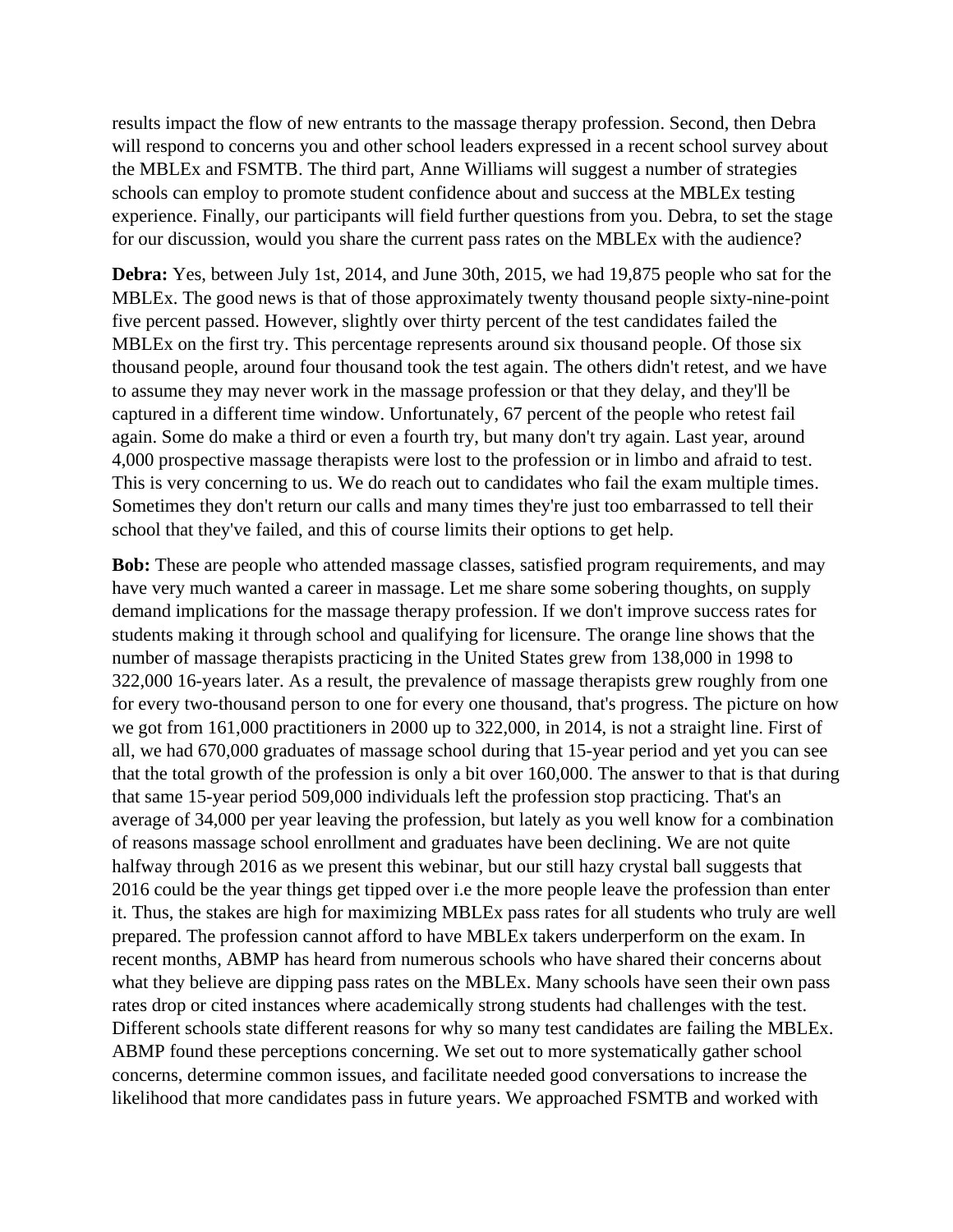them to create a survey we sent to all the school programs in our database. The results eliminated four key challenge areas where we want to focus today. Debra, there's a strong consensus among schools that Computer Adaptive Testing has increased the difficulty of the MBLEx. For those that may not know, can you share a little bit about how computer adaptive testing works?

**Debra:** Certainly, the CAT delivery platform allows the exam to be customized to the ability level of each candidate. The computer basically selects questions that are neither too difficult nor too easy based on the content knowledge demonstrated by each test taker. So, when candidates answer a question correctly a more challenging question is presented to the candidate. If a wrong answer is selected, then a less challenging question is then presented. Candidates must answer enough questions correctly that are at or above an entry-level passing threshold. There is a short video available on our website that explains in a little more detail.

**Bob:** Debra, now would you share why FSMTB moved to Computer Adaptive Testing for the MBLEx? What was the thinking there?

**Debra:** Well CAT reflects best practices in the testing industry and it's both a psychometrically valid and reliable measure of competence. It provides the most accurate assessment of a candidate's ability level and the precision that it offers increases the efficiency of the exam process which allowed us to move to 100 questions on the exam instead of the former 125 questions. It's also used by other primary health care professions, such as nursing to accurately measure knowledge and ability and another important benefit that Computer Adaptive Testing conveys, is reduced exam security risk due to limited item exposure.

**Bob:** Does the FSMTB share school concerns that CAT has increased the difficulty of the MBLEx?

**Debra:** No, and let's consider some data that shows why for the past several years the MBLEx pass rate has hovered fairly consistently around 70 percent. We did see a slight dip in 2010 and some of that's perhaps attributed to introducing the exam in Spanish. For the 12-month period from the introduction of CAT in July 2014 through to June 2015 the pass rate was 69.5 percent and this year so far, we are trending a couple of percentage points higher at about 72 percent. Computer Adaptive Testing uses modern technology to deliver an exam, but it does not change the difficulty or the content of the exam topics and there are many factors that can impact a pass rate. Though, such as the ability of the candidate group or item exposure changes in candidate demographics in terms of English competence, test preparation, and even cheating.

**Bob:** One thing that a number of schools have relayed to ABMP, is that students preparing for the MBLEx, see the sample reference list and complain that the school required them to purchase the wrong textbook if theirs isn't on the list. This is a valid concern for a school despite the clear explanation you've provided in the candidate handbook. Debra, can you explain why FSMTB provides a sample reference list but not the entire list of resources used to develop test questions?

**Debra:** FSMTB doesn't restrict or recommend or require that particular books be used to verify that an exam question is correct. The massage therapist writing the question uses a reference text of their choice and then during the review process questions are checked against additional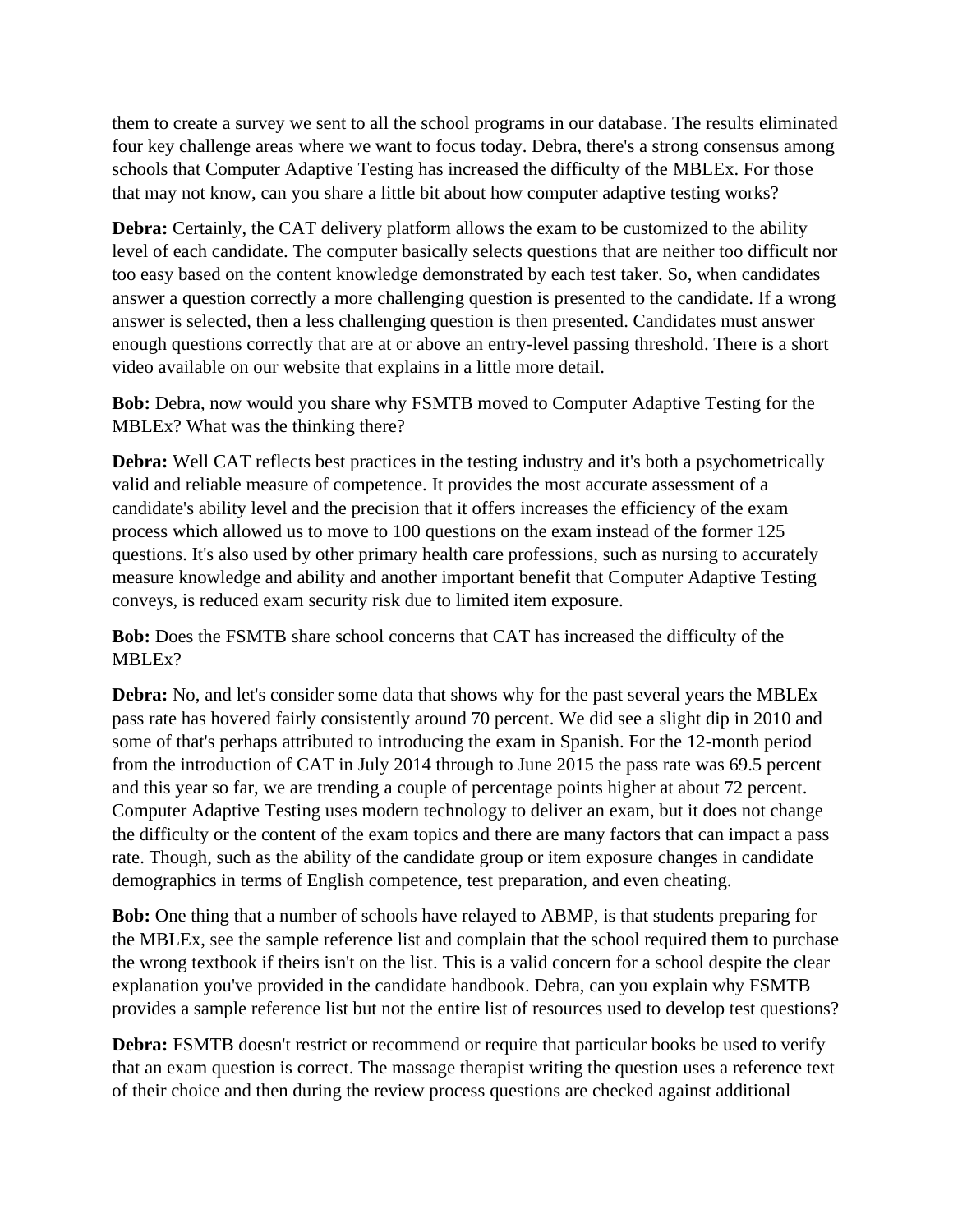reference books and there are infinite possibilities against which items can be verified. For anatomy alone there are thousands of possible reference books one could access. Instead, instructors should rely on their professional judgment regarding which textbooks best support their curriculum to prepare students to practice safely and competently at the entry level. In turn, that should be what best supports preparation for the MBLEx. Due to the increasing confusion about the list of books and after consulting with many educators, in 2017, the FSMTB will no longer be providing a reference list. Although we have never suggested that successful MBLEx students need to study from particular textbooks for some reason the book list has taken on that erroneously perceived function. Most of our audience today is pretty familiar with ELAP. For those of you who aren't it was a two-year effort by top educators and instructional designers in our profession to discern what should be taught in core entry-level massage instructional programs to prepare a student to be ready to begin practicing massage safely and effectively. Debra, our recent survey included a statement quote "The FSMTB should use the results of the Entry-Level Analysis Project ELAP as well as the Job Task Analysis to determine appropriate content for the MBLEx in quote a total of 85% believe the MBLEx should reference ELAP would you please explain why the MBLEx doesn't reference ELAP?"

**Debra:** A license indicates that an individual can practice safely and competently on the public. The key word is practice. So, the exam has to be based on practice. The source of the exam content comes from the profession. Several thousand licensed massage and bodywork therapists participate in a job analysis. That's where we find out what therapists actually do in practice, how often they do it, and how important each task is. That provides us with the testing blueprint. The ELAP is an educational blueprint, not a testing blueprint. Although many topics will overlap with the two blueprints. They're developed from different sources and designed for different purposes.

**Bob:** I want to let ABMP's Director of Education, Anne Williams, share some information here. She served on the ELAP work group. While her primary role today remains a couple of minutes away, she has a useful perspective on this particular issue that may alleviate the fears of schools who are evolving their curriculum to better match ELAP recommendations.

**Anne:** Hi everyone, as Bob just mentioned I served as part of the work group that researched and wrote the ELAP blueprint and project report. Our goal with ELAP was to precisely define what a person should know and be able to do to work safely and competently at the entry level. As Debra just mentioned the MBLEx is based on a Job Task Analysis which determines the type of knowledge and skill people are using every day when they work as massage therapists. While the MBLEx might not use ELAP, ELAP used the FSMTB Job Task Analysis as a reference when writing learning outcomes and objectives we cross-referenced every job task to make sure it was covered in ELAP. In fact, ELAP addressed areas that are not yet showing up on the MBLEx because they are not currently practiced by the majority of professionals. A primary example is research literacy. ELAP includes learning objectives for research literacy, but research literacy doesn't show up in job tasks reported by professionals. So, you won't see this area covered on the MBLEx, but research literacy is part of a good educational foundation. So, it's part of the ELAP blueprint. If you compare ELAP and the JTA, you'll see that ELAP is actually more inclusive of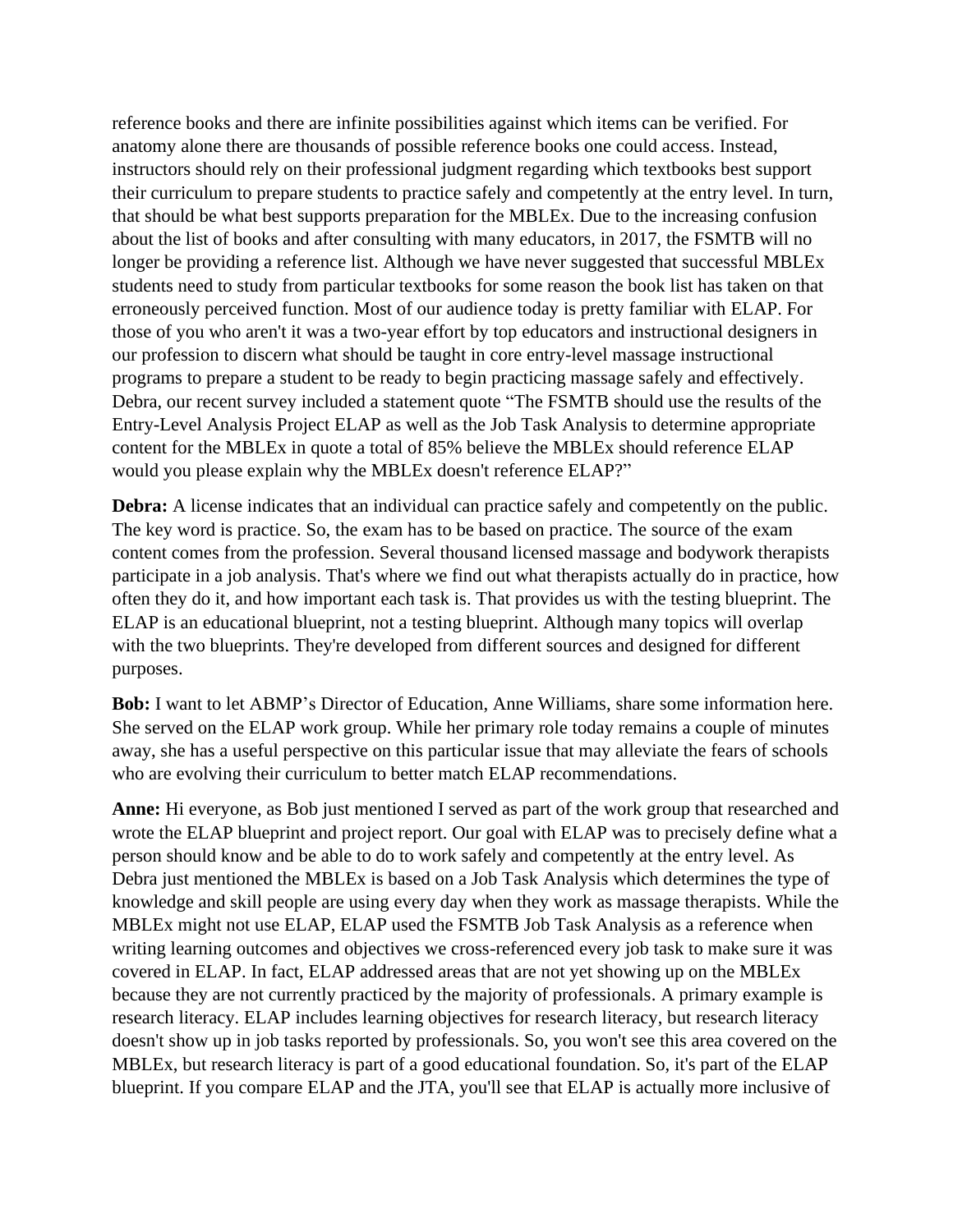knowledge and skills than the JTA. If you're teaching a program based on ELAP your students will be prepared for the MBLEx. If you need help identifying areas where ELAP and the JTA don't match up, I can help you. Just email me.

**Bob:** If I'm hearing you correctly, over time the Job Task Analysis which informs the MBLEx may come to more fully reflect ELAP content if ELAP ends up influencing future textbook editions and instructional content, but that will be a lengthy process.

**Anne:** Yes, that's correct Bob. It will just take some time.

**Bob:** Debra a significant number of schools reported that they don't feel the FSMTB is communicating effectively with schools around changes to the MBLEx. Would you share with us the methods FSMTB uses to communicate with schools?

**Debra:** Yes, we have been communicating with schools in many ways and at many venues. We presented a variety of national industry events to school instructors, owners, and students. We enjoy conversations and interactions every day with administrators, students, and faculty via phone and email. We have a dedicated MBLEx call center that fields as many as 2000 calls each month and in addition to incoming calls, we also reach out to our candidates, especially if they have a pattern of failing to see how we can help them have a successful experience. We have relationships with schools via the MBLEx executive office, where students and school personnel can contact our Director of Examinations, our school liaison, and candidate support staff. We also send out an electronic newsletter each month specifically for school faculty and administrators. It's called In-Touch With Education. We send out information on social media, Facebook, Twitter, LinkedIn, and Instagram. For the MBLEx, the candidate handbook contains a lot of important information about the MBLEx and related topics. We ship handbooks at no cost to schools. Keep in mind new additions are published each July so don't stock up in May or June or the shelf copies will soon be outdated. And of course, our website is a valuable resource where you can access the handbook immediately and it has other tools for schools, such as informational videos that can be used in the classroom when preparing to take the MBLEx. The videos cover topics about the testing experience, adaptive testing, and exam security.

**Bob:** Debra, as you referenced, FSMTB sends out a monthly newsletter via email to schools. At ABMP, we know from our own efforts, to communicate with schools, that school contacts such as Directors of Education and program managers, often have limited tenure. Turnover can be frequent. What can schools do to make sure the FSMTB has the email address and contact name of the appropriate person on campus?

**Debra:** Good question. It's important that schools take steps to reach out to us too. Contact us by email at [info@fsmtb.org](mailto:info@fsmtb.org) or [mblex@fsmtb.org.](mailto:mblex@fsmtb.org)

**Bob:** Are there other ways FSMTB might consider contacting schools in the future about changes? Especially those related to the MBLEx. Is there a role for old-fashioned snail-mail to all school directors when really important changes are made? And finally, how can ABMP support your efforts?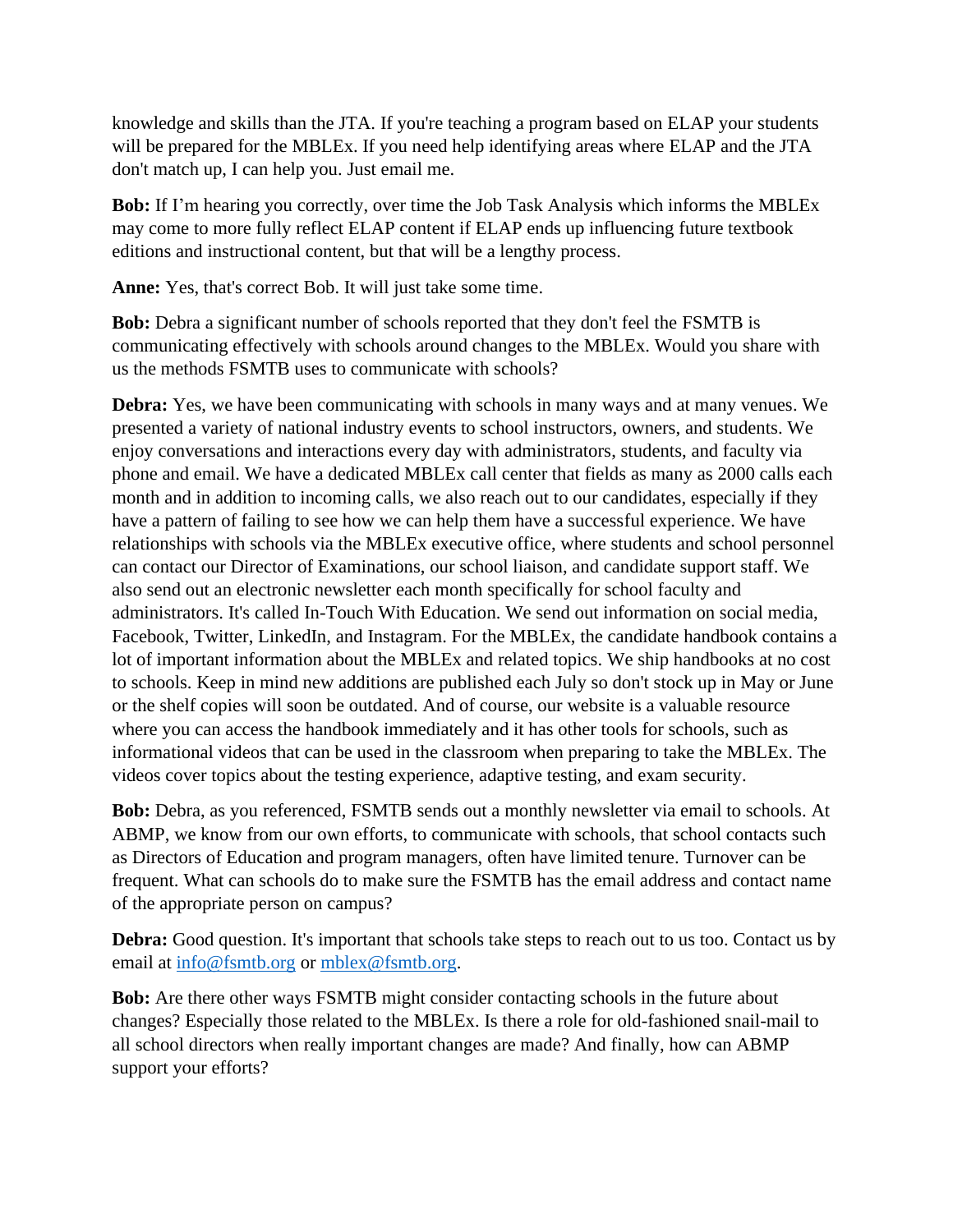**Debra:** From surveying schools, we found out that electronic communications are preferred as the best method of delivery so that the recipient can more easily disseminate the information to colleagues, and we can also be alerted to any undelivered messages as well as unopened messages. We do publish the candidate handbook in hard copy each year. Some might call that an old-fashioned thing to print on paper. In one instance, we provided a one-year advance notice of a change to the exam, and we still have people claiming they didn't know about it. So, ABMP helps by spreading the message through their own channels and between all of our myriad methods and attempts we do our very best to reach as far and wide as possible.

**Bob:** To briefly recap challenges and solutions, we found that computer adaptive testing has not in fact increased the difficulty of the MBLEx. FSMTB agrees that the textbook reference list is not complete, but they're addressing that by moving toward eliminating the partial list. The results of ELAP, in fact, are not used directly to inform the test. We talked about how long term, there may come to be some influence if textbooks move in that direction. Finally, we learned that indeed FSMTB is reaching out in a broad variety of ways to communicate changes to the MBLEx to schools and if you feel you're not getting that response, they welcome your contacting them and making sure your contact information is up to date on their records. Debra thank you very much. We appreciate that, and we'll be back working with you as we get toward the conclusion of this presentation. As a reminder, if you have additional questions, you can send them via email to Mary or Anne. In Mary's case [info@fsmtb.org.](mailto:info@fsmtb.org) In Anne's case, [education@abmp.com.](mailto:education@abmp.com) While we understand the sky is not actually falling regarding student performance on the MBLEx, ABMP has higher ambitions and aspirations we are confident massage school leaders share. We'd like to see 80 percent, even 90 percent of first-time MBLEx test takers earning a passing score. We expect FSMTB would like to see this too. Yeah, 100 percent would be fantastic, but we understand the reality that not every single student is able to keep their act together through 500 to 1000 hours of classroom instruction or to put in the seat time to use good tools and prep for the MBLEx. Still, we should aspire to initial test taker pass rates north of 70 percent. I want to reintroduce Anne Williams. She is going to share with you curriculum strategies, simple classroom methods you can use. In essence, best practices to better prepare your students for the MBLEx from day one.

**Anne:** Hi everyone! All right let's talk about strategies for helping our students pass the MBLEx starting from day one. We're going to take a hard look at terminology we're going to figure out how to give useful homework that supports our students in their testing process. We're going to deconstruct graded quizzes and we're going to use some problem-solving reviews. So, when we talk about terminology, I mean words that have exact meanings and if you look at this report from the entry level analysis project, the work group identified 2,674 terms that are key to entrylevel practice. This is a picture of the beautiful Trevi fountain in Rome and I include this picture because I've been trying to learn Italian for about 14 years and I want you to ask yourself, can you speak a foreign language because that's what learning massage is. Look at this. If you were going to learn English, Spanish, French, Dutch, Portuguese, or Italian you would need 250 words just to construct a simple sentence. You would need to be able to understand around 750 words if you are around people who speak the language. 2,500 words are needed to completely understand native speakers and 2,500 words would be needed by you to carry on any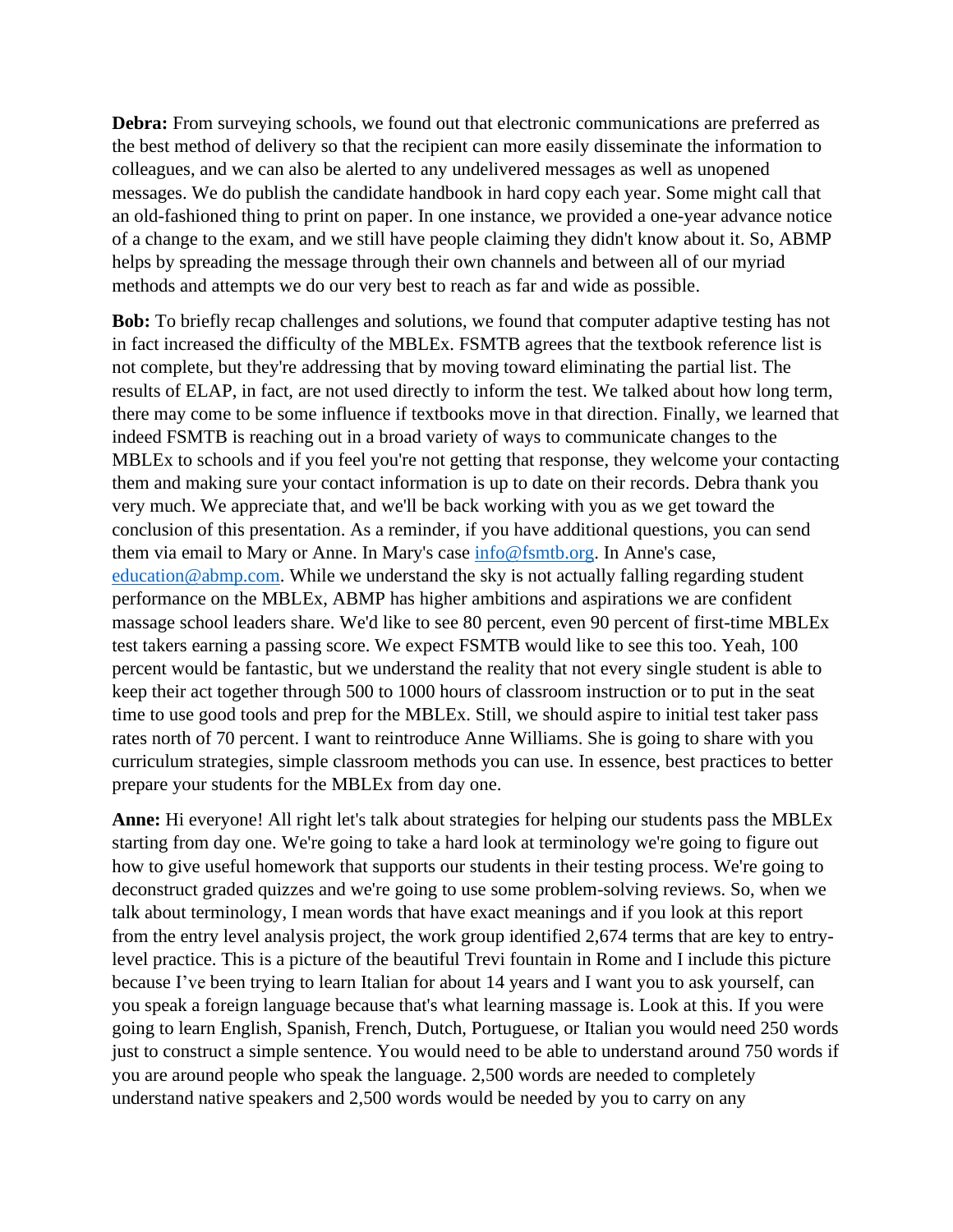conversation. Learning massage is truly the same as learning any other foreign language and look at what we've got. Our terms have terms. You have to be able to understand eight terms to have a working concept of the word ground substance. It becomes fairly complicated in our profession just to learn the language. I counted up all of the terms on one MBLEx practice exam from their new exam study guide. I counted 543 words that I considered terms. So, to pass the MBLEx, you're going to need to know at least 550 words. Think about the last anatomy lecture you participated in. Whether you were a teacher or a student, often they look like this all of these underlined words are terms and therefore it is no wonder that our learners look like this. Term definitions are learner entry points to information. The great philosopher Kierkegaard said, "if you don't know the language, you can't enter the country". If our learners don't know the language, they don't have an entry point for the content we're trying to teach them on during a particular lecture or lesson. This is an absolutely impossible entry point. This is a door that slammed in your face. Research shows that if a learner is missing the meaning for more than one in 10 words during a lecture, he or she will lose interest and disengage. Alternately, or at the same time, he or she will also experience feelings of discouragement, humiliation, and hopelessness. If these feelings persist, the learner will drop out of classes. If you're dropping more than five percent of your students from classes, take a look at the entry points you're creating in classes. Likely, they're too steep. When you think about terminology, think about these four levels. At level one, a person can match a term to its written definition. So, you could have a list of terms and a list of definitions, and your learner could go through and figure out which belongs with which. That's the lowest level of being able to work with the term in its definition. At level two, I could tell you something about the term. I could say something like, "well, ground substance uh it looks like egg whites, and I think it has something to do with connective tissue." At level three you could give a reasonable definition of a term in your own words and at level 4 you can easily and fluidly use the term to explain other terms. As teachers, we're at level 4 when it comes to terminology. Our students are probably around level one and really, they need to be at level 3 to do well on the MBLEx. So, I want you to ask yourself how many of the 2600 words identified by ELAP could your students explain in their own words? If it's not very many, we need to spend more time on this area in our schools. So, I want you to teach terminology explicitly and systematically and that looks like this. First, of all you're going to define all important terms, even the terms they know, or you think that they should know and what happens when you do this is you get all of your learners on the same piece of territory with all of their feet pointed in the correct direction of the trail. You're telling them, "You're not going to be left behind. We're all starting from the same place". I often do this whenever I do a presentation. Whether it's for teachers, whether it's for students, whether it's for industry professionals, I'll define something really easy and what I'll see out in the audience is everybody nodding their head with me whenever you know something or whenever you can relate to something that a speaker is about to launch into, your anxiety as a learner decreases. You say I've got this. I know this. I understand where we're at. As a teacher when you define easy words, you're creating context for your learner. You're setting them up to take that step forward into new territory.

Next, I want you to match a term with an image and then I want you to use that image only for that term and use it completely consistently. So, if you've got multiple teachers who might need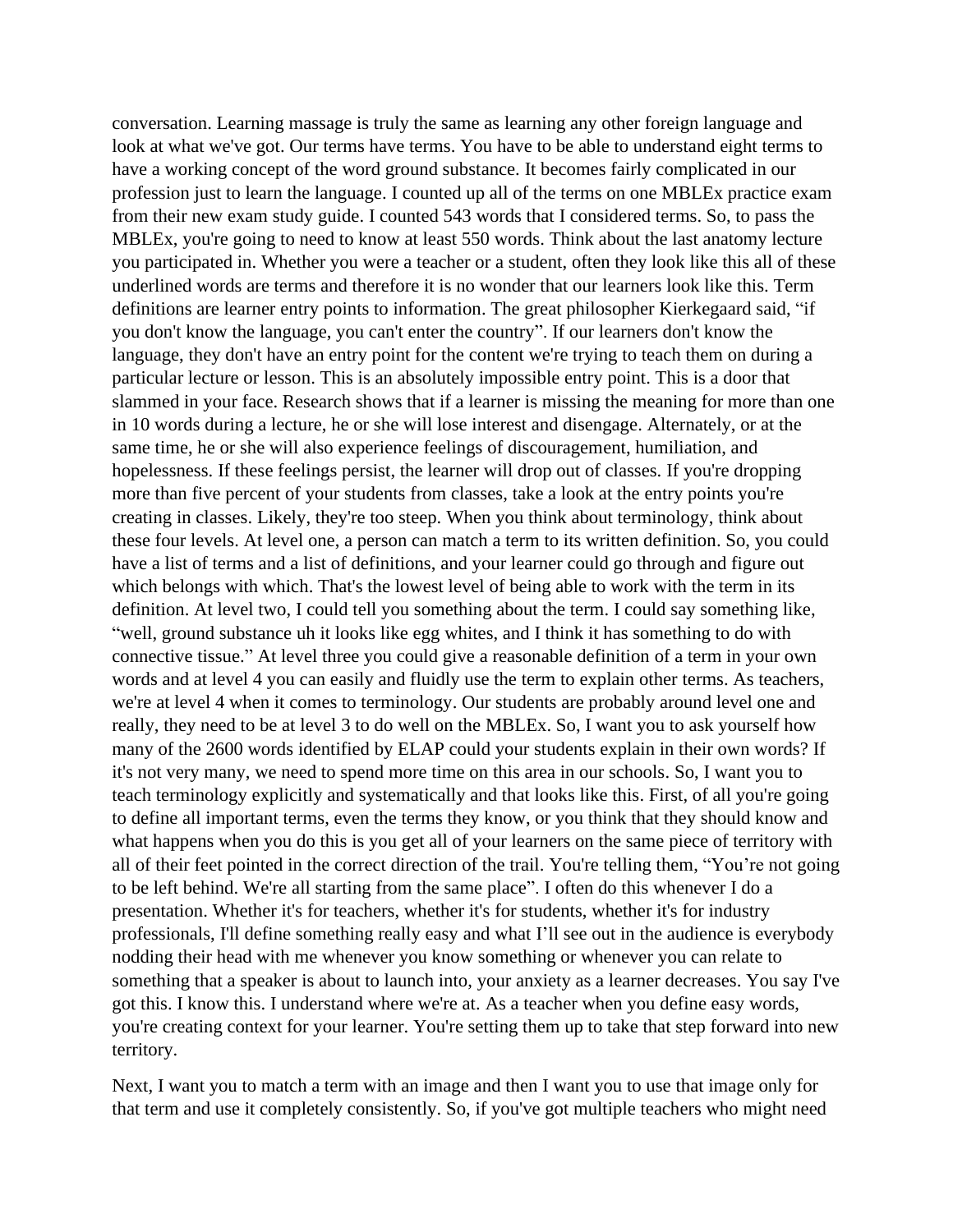to cover the word physicians release, they should all be using this particular definition the one that you've agreed as a faculty and they should be matching it to this term and that should happen in every single class. I don't have time here today to go into effective ways to build learner constructs, but this is incredibly important for creating a solid construct for your learner.

Next, provide the official definition and include word parts when it's appropriate and then again always use the official definition and use that same definition. Class to class, term to term, it should always be used consistently by all of your faculty. Now, if the word parts don't actually add anything to the meaning just eliminate them. Don't use them. At that point but if they help you understand something about the meaning then break it down into the word parts and do that fairly consistently. Have your learners verbalize terms when a term comes up, have them say it out loud so they pronounce the term and then have them take a minute and explain the term in their own words to a partner. Have the partner explain it back. You explain it and have them try it again. What happens is verbalization uses a different part of the brain than just thinking and reading something. So, when you get them to verbalize it, they deepen their understanding of it. They deepen their processing; their cognitive processing and they remember it better. Always provide a vocabulary form with complete definitions before lectures. That's right. Give them the complete definitions. You never ever want your learners scribbling out something that you've written on the whiteboard or have as a definition on your slide. Just give it to them. Cover these definitions, cover that lecture that vocabulary form first and then if a learner is listening to your lecture and you say the word elastin fiber and they suddenly find themselves confused, they can refer to their form. They can see the definition, they're back on track with your lecture, and they won't disengage. It serves you on multiple layers in multiple ways turn complicated terms into activities. So, um if I had a word like this spasm and I looked at it and I said wow I've got one, two, three, four, five, six words they need to know to understand this word spasm. I'm going to recognize that as a fairly complicated term. I'm going to have my students break into pairs. They're going to research all of the underlying terms and be ready to explain those underlying terms in their own words. Now when I'm ready to launch into my lecture about spasm. They have the background they need to stay with me. They're not going to get left behind. The other thing that's great about this is I'm teaching an approach to the work, meaning I'm teaching learners how you break down a complicated term and understand it. So, even though I don't need them necessarily to know all these underlined words. For something else, what I'm doing is, I'm showing them how to understand the word as if I weren't there to help them through it. Finally use your terminology slides for regular terminology reviews. So, when you get a set of terminology slides every teacher should share these slides and be using these slides regularly to reinforce terminology. I think you understand that my note to self is that I'm hoping you'll make terminology a top priority. ABMP has a great resource, it's called reinventing the lecture. It's a three-part webinar series I just completed it. It's all based on the latest thinking in instructional design around lectures and it talks about addressing terminology explicitly and systematically in the body of your lecture. If you're a teacher, you can access these in our online education center and then you'll be able to get three CE credits for it. So, we've talked about focusing on terminology. Now, let's talk about useful homework. So, this is homework that doesn't help the situation. I also call this homework that sucks it's simply too much homework, reading assignments that are so lengthy that nobody ever tackles them. When teachers use homework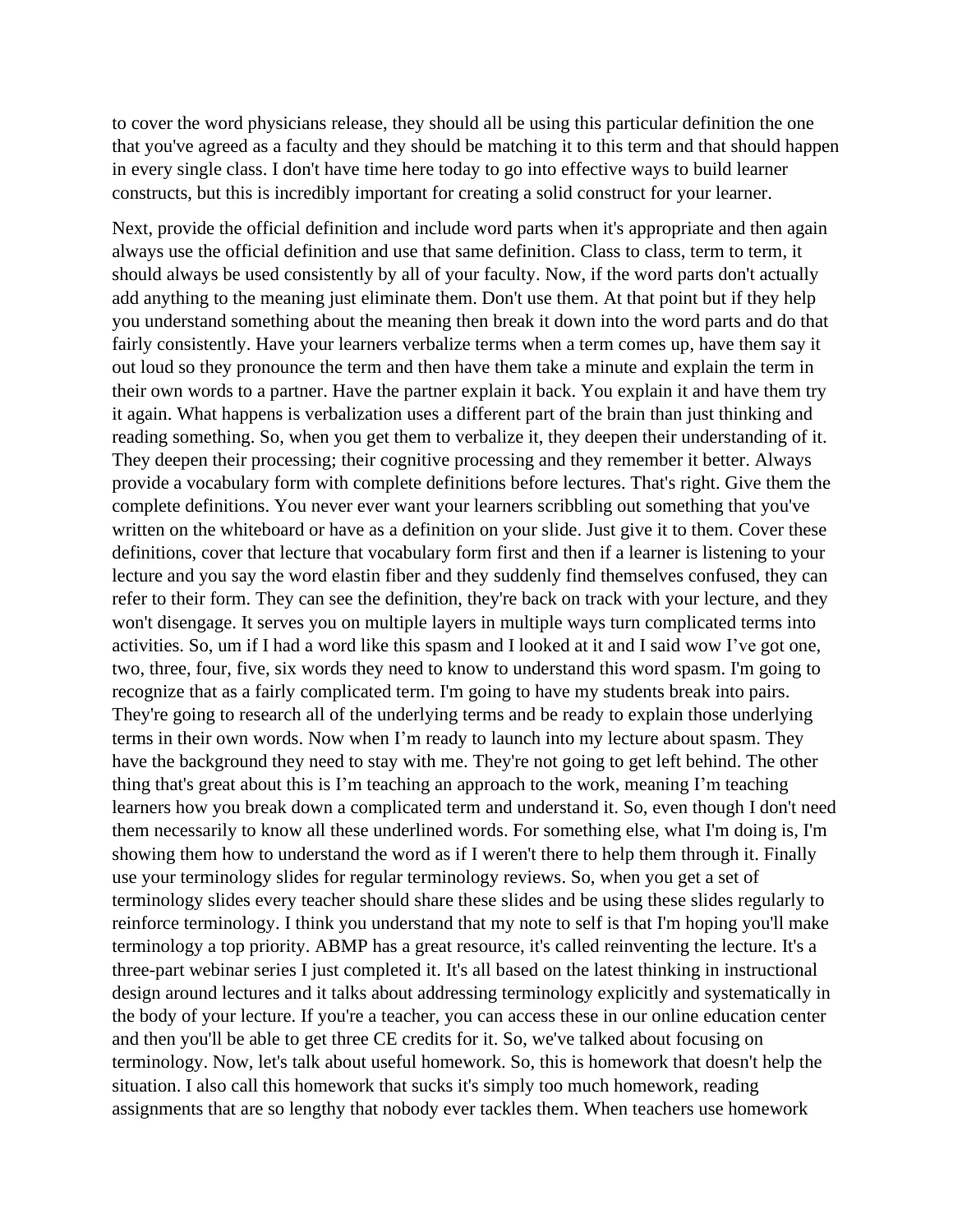assignments to teach new content which they should never do and when they're not producing anything that they can use later, if you look at all the research on homework in adult education for vocational learners which is what we're teaching in massage therapy. Over and over again, the research will say no more than seven total hours per week of homework. That is one hour per night. Anything more than that sets them up for failure and your homework should not be teaching anything new. It should be focused on review that they can use for their quiz and exam preparation. So, have your students write quizzes not notes from textbook reading assignments. This is a great recommendation, but it requires a shift in your thinking. So as schools, this is what you have to do to make this work for you your primary cognitive testing method. For your students it has got to be multiple choice questions. These are the types of question forms that are used on the MBLEx. So, if you're using lots of true and false if you're using matching um if you're using fill in the blank because that's actually quite a difficult form of testing but mainly your main testing method should be multiple choice questions. Next, you want to write your quizzes using the same best practices for quiz writing as the MBLEx. I don't have time to cover what those best practices are or to talk about the methods that the MBLEx uses but these are standardized in terms of the way that you should be writing multiple choice questions. I've created a resource. It's called how to write quiz questions. Drop me an email and I'll send you a copy and you can use it in your school whether or not you're an ABMP member. The other thing you should do is purchase the FSMTB's Massage & Bodywork Licensing Examination study guide. You want to use this to make sure that your teachers have a sense of how questions are formatted. They're formatted according to those best practices that we just described. Get a copy of this, make sure all your teachers are familiar with it, and make sure that you are consistently formatting your test questions to prepare students for that day when they will eventually sit and take the MBLEx. Next, you want to teach students how to write quiz questions correctly. Use this ABMP resource that I talked about, hand it out, use it to teach them how to write quiz questions and give them an assignment where they write proper quiz questions. So next, you're going to assign students no more than 10 pages of reading per night and they're going to write quiz questions from that 10 pages of reading. So, an assignment might look like this. Okay learners, you're going to write a five-question multiple choice quiz from your textbook, pages 42 to 52. Make a separate quiz key, then you're going to photocopy everyone's completed quizzes and have students use those copies in a study activity where maybe they take their peers quizzes or to keep for notes or to use to quiz themselves later. Here's the whole point of this. You're teaching her to think like a test writer. You're teaching her to predict how item writers, how test writers figure out what distractors to use, you're teaching her how to set up a key that's the correct answer and then create some really confusing distractors to go around that key. When you do this, you are building her brain capacity to sit down for the MBLEx and to be able to figure out when she doesn't know the answer right off the top of her head. She can now use that strategic thinking that critical thinking to make an educated and informed guess. Next, you're going to have students make flash cards and turn them in for homework points. So, an assignment might look like this. "Okay students, I want you to highlight all of the keywords or the words you don't recognize in your textbook pages 87 to 95. You're going to make flash cards for these terms. You must turn in at least 15 flash cards to get full points. So, these two items are useful. Homework, multiple choice, quizzes instead of notes from textbook, reading assignments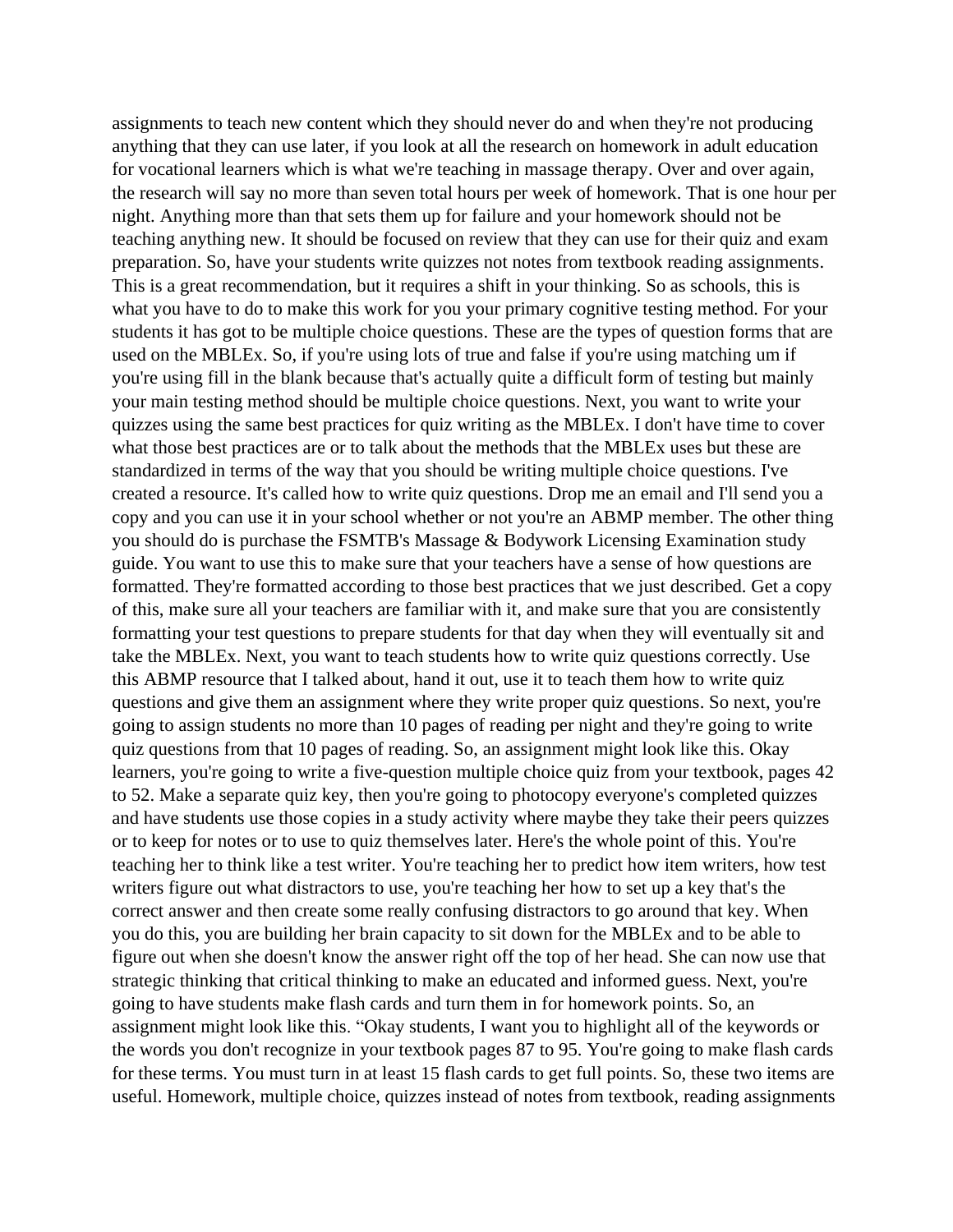and making flashcards for points that's good homework. All right, so we've talked about terminology and useful homework, let's talk about what it means to deconstruct a graded quiz. Deconstruct means to reduce something to its constituent parts in order to understand those parts better. You know more about chicken noodle soup if you understand something about chicken carrots, celery, and pasta than if you just try to understand the whole of chicken noodle soup right from the beginning. So, your directions again for this are to use multiple choice questions as your primary testing method and then to have students deconstruct their wrong answers on their marked quizzes. So, an assignment might look like this. "Okay learners, I have just passed out your graded quizzes. I want you to take a look at your quizzes identify correct answers and incorrect answers. For each incorrect answer, write the question and the choices, underline the choice you made, highlight the choice you should have made, and then you're going to answer these questions. Why did you choose the option you did? What thinking caused you to rule out the correct option? What do you need to know to get this answer correct if you see it again on another test? Properly deconstructed quiz questions will result in half a point returned to your quiz score. So, if you miss five and you turn them in, you're going to get a half a point for each of those five that you missed. This is an easy way to improve your grade. I have a true story about deconstruction. A student using ABMP's exam coach product called me because she was stressing out about taking the MBLEx. She said that she kept missing exam questions on information that she felt like she knew. So, together I pulled one up and I did a screen share with her and together we went through an exam coach quiz, and I had her deconstruct her wrong answers. What we found was that unknown distractors were a big problem for her. She'd instantly see the correct answer and she'd say well my gut says that it's a but the moment she encountered a distractor, so a wrong answer, that she didn't recognize that term or she didn't recognize something about it she'd lose confidence in herself and pick it because she couldn't rule it out as wrong. She tended to choose it even above the answer she believed was correct. So, based on deconstructing just two quizzes with me she learned this about herself, and she was able to compensate for it when she took the MBLEx, and she passed actually with a really high score she called me to tell me about it and tell me how excited she was. She recognized her own tendency just from deconstructing two quizzes and was able to compensate. Next, use problem solving reviews. So, you want to go back, and you want to add problem solving reviews to every single lecture and you want to be doing these types of reviews anytime you're working with major concepts. So, what that means when I say a problem-solving review, I mean that you're going to place review questions in a scenario-based format with a focus on real-world application. So, there are tons of questions like this in the MBLEx and these really blow students minds if they're not prepared for them. Here's a great example. This is actually from the MBLEx test guide, to feel the ligamentum nuchae change tension underneath the fingers what passive movements can be performed at the head. Now, what happens for a learner is um if it were framed a little bit differently, this look, the learner wouldn't have problems with it, but the learner says to him or herself, "I've never felt the ligamentum nuchae change tension underneath my fingers while performing passive movements at the head. I don't have an actual sensation of having done that, so I don't know the answer to this". They actually do they just have to work it out they have to critically think about it they have to visualize that circumstance and imagine the head moving and feeling the ligamentum nuchae while that occurs. So, here's another one at her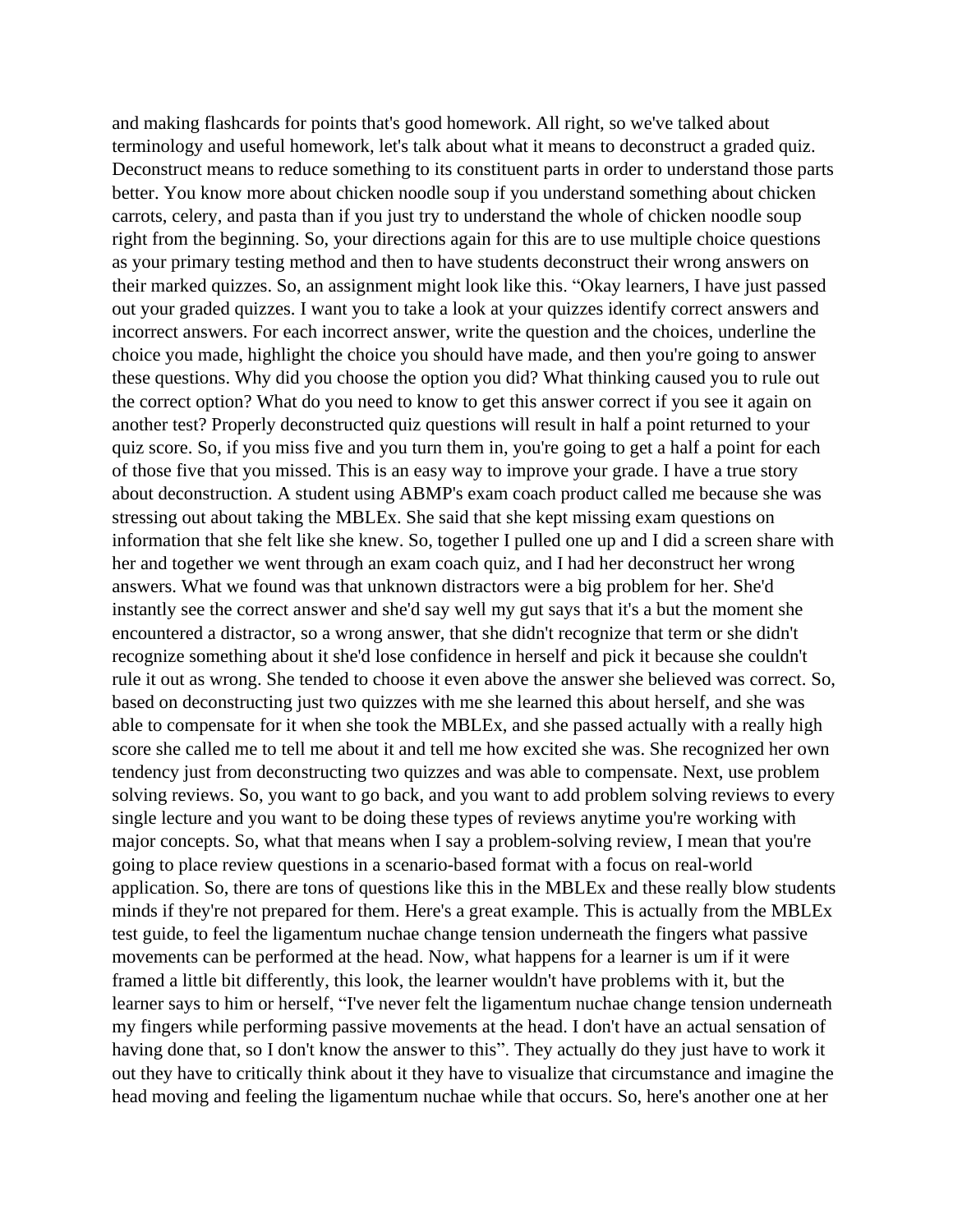last session sally brought the practitioner an aromatherapy candle, this time she offers a soy latte these behaviors are consistent with, we all know, it's transference, right? But what happens is if we were to say to the student, "when a client attempts to personalize the therapeutic relationship it's called Transference". The minute we're putting it into this real-world scenario the student doesn't recognize it and their mind gets blown. So, the minute they lose confidence in themselves they're going to start doing that thing we just talked about. Where they're going to choose distractors that they don't recognize the term. That they don't know even about something that they believe they do know, because they've lost confidence so these real-world scenario questions that they will encounter over and over again on the MBLEx really freak them out we've got to get them more prepared.

Here's another example. During a visual assessment a practitioner observes that the client's cervical curve is abnormally decreased. Which muscle is most likely to be hypertonic? Now if we were to say something like, "in the condition commonly referred to as military neck, which muscle would be hypertonic?" The students going to get it because they know that information, they've learned it in our class. Suddenly though, in this real-world scenario they're going to struggle to break down the fact the cervical curve abnormally decreased which condition does that occur and that occurs in military neck. Okay now I'm on to something. So again, you can see how important it is for your students to start working with these critical thinking questions that they're going to encounter on the MBLEx. One thing you can do to support your students in this process is, you can turn these reviews into fun peer activities. What you're going to do is give each student two cards. The first has an A and B on opposite sides, the second has a C and D on opposite sides. You present one of these scenario-based questions and the learners hold up the card that they believe it is, and you're going to have different answers so one person's going to say A another B another C another D it's going to be all over the place. That's a good thing. You want them to pair up with someone who has answered differently from them and then what they're going to do is they're going to try to talk each other into their own answer. What they do when they do this is they reveal their critical thinking process for each other. Those students who are strong critical thinkers will demonstrate, will model for a student who has less developed skills, their thinking process. They're going to say, "well I pretended that I was sitting at my client's neck and that my fingers were on the ligamentum nuchae and then I just imagined what I would feel when they turn their head in different ways." They're going to show a student who's not naturally good at this how to think it through and over time your learners are going to get better and better and better at approaching issues that require their critical thinking. So, that's what we've got to do. We have reached the end of this main piece. We've got to focus on terminology, give useful homework, deconstruct graded quizzes, use problem solving reviews. Those are the four things we can do every single day in our classes to improve exam scores. So, I also want to talk about some common challenges facing students as the MBLEx draws near. First of all, they get overwhelmed with the enormity of the task before them. When they considering studying, that means you need to do this, provide your students with a study plan. This is an organized schedule that outlines study topics and learning tasks. So, it might be as simple as doing something like this, where you give them maybe two or three tasks that they're going to do, and the task should take them about an hour and you're going to break it down by bite-sized chunks. You don't want your students studying broadly you want them to study in chunks and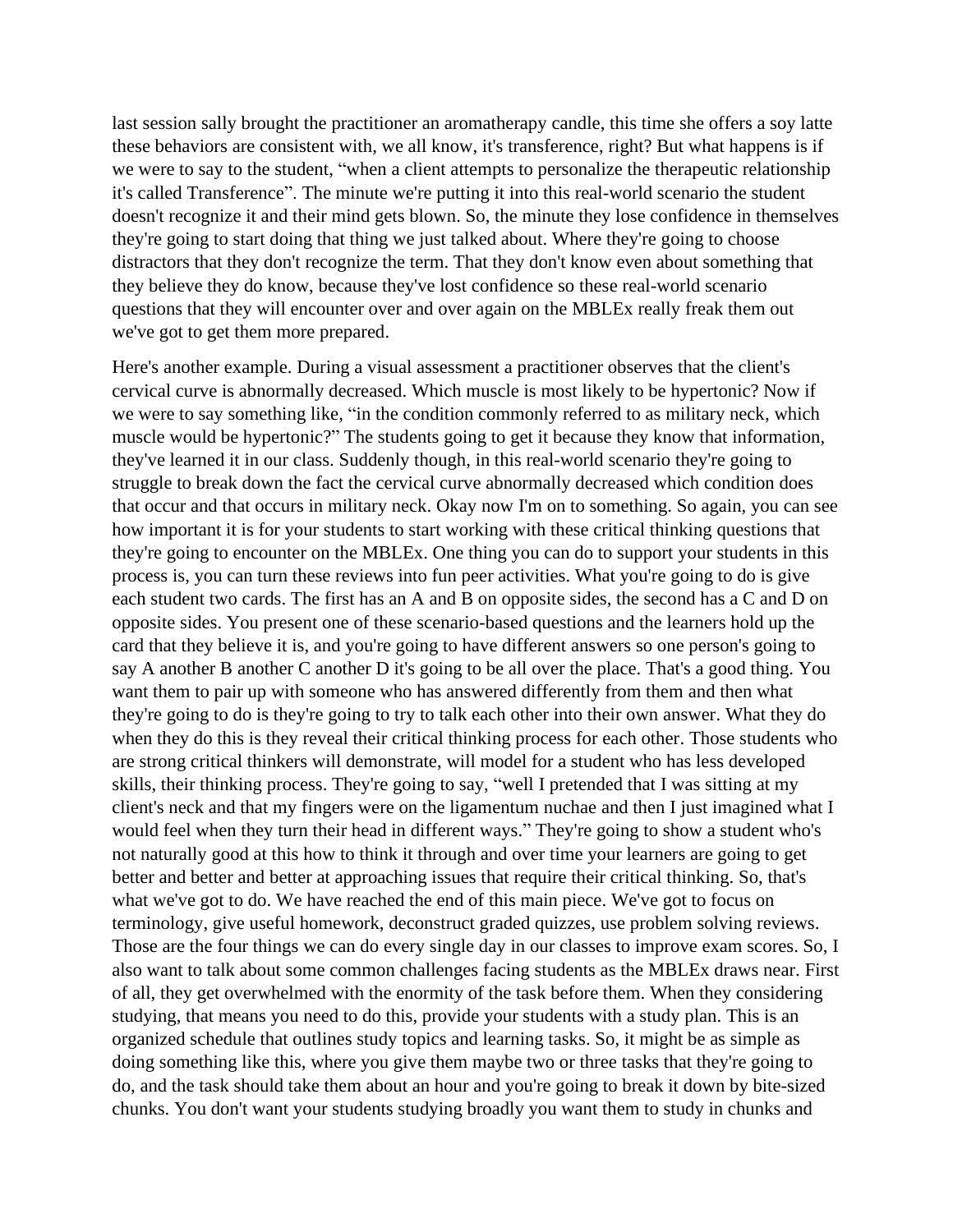this is often a mistake they make. They try to they try to study all of the different topics at once. One topic at a time. Just work on one at a time, but continually move on, don't stay with one for too long but continually move on. Each study session should be its own topic don't integrate until the very end. You're going to need at least an eight-week study plan to help your students start to prepare. They should plan to do an eight-week study plan and then do a practice exam of a hundred questions that they use diagnostically to figure out where they're weak. Here's the second obstacle. They choose the wrong study method. Research shows that what students do as they start to prepare for a really big exam is they return to their textbooks. They read chapters and take notes this is the least effective study way. You don't want them doing this. This should be happening early in their programs and at the point they start to study for the MBLEx they need to use different methods. These are the top three methods they should be using. Flash cards: they should be explaining key terms out loud in their own words not looking at the definition, but then using it to prompt. They should practice being able to explain keywords in their own language. Then you want them taking 10 question topic-specific practice quizzes over and over and over again in those key areas. So, remember this, when we talked way back then about giving useful homework well the reason, we have to do that is if we don't give them useful homework, they won't have the tools they need to start to practice for the MBLEx. At the end of their massage journey, they need to have flash cards for all topics and all subjects. They need to have complete vocabulary lists with definitions and they need to have a whole bunch of practice quizzes that they can use for studying. So, obstacle number three, they don't have ready-to-use study materials and as a result they end up as an MBLEx statistic, the wrong kind. So now I'm going to quickly and shamelessly plug the product that I worked three years to help develop with our team here at ABMP. It's called ABMP Exam Coach. It's based on the research that I just reviewed. How should people study for a big exam like the MBLEx? Exam Coach is based around the idea that students should study in these three ways, terminology, flash cards, practice quizzes. So, when you go and again in bite-sized chunks. So, in the subject of kinesiology, right now I'm studying the spine and the thorax, right? And I can look. I go to this big vocabulary list when I click on a term it gives me the terminal it gives me the definition and I can hear the term pronounced. We've pronounced over 2,400 terms for you. So, what happens is this becomes an incredibly useful study tool I can work through every single one of these words and try to explain it in my own language and then check it by clicking on the term. Next, Exam Coach has over 5,000 interactive flash cards. They're all done and ready to use. Once you've mastered a card you click the green box, and it removes it from your rotation. You can always add it back later, but it removes it, so you stay focused on the information that you need to know, not the stuff you've already learned. Finally, and the other thing about the quizzes is that we have unlimited quizzes you can take as many as you want in all 74 topics. So again, it's keeping that learning really really chunked and it never reinforces the wrong answers. It always tells you oops wrong answer. Try again. Finally, after that eight week of study that we talked about, you have four 100-question practice exams that simulate the weighting of questions as the MBLEx simulates them. So, 13% will be A and P 17% will be assessment for example and then you have 1 hour and 50 minutes to answer those 100 questions. So, it really gets you ready for the pressure of being tested and one of the things that research shows is that you need to be taking longer tests because people get exam fatigue. If they haven't really practiced taking long tests, then as the test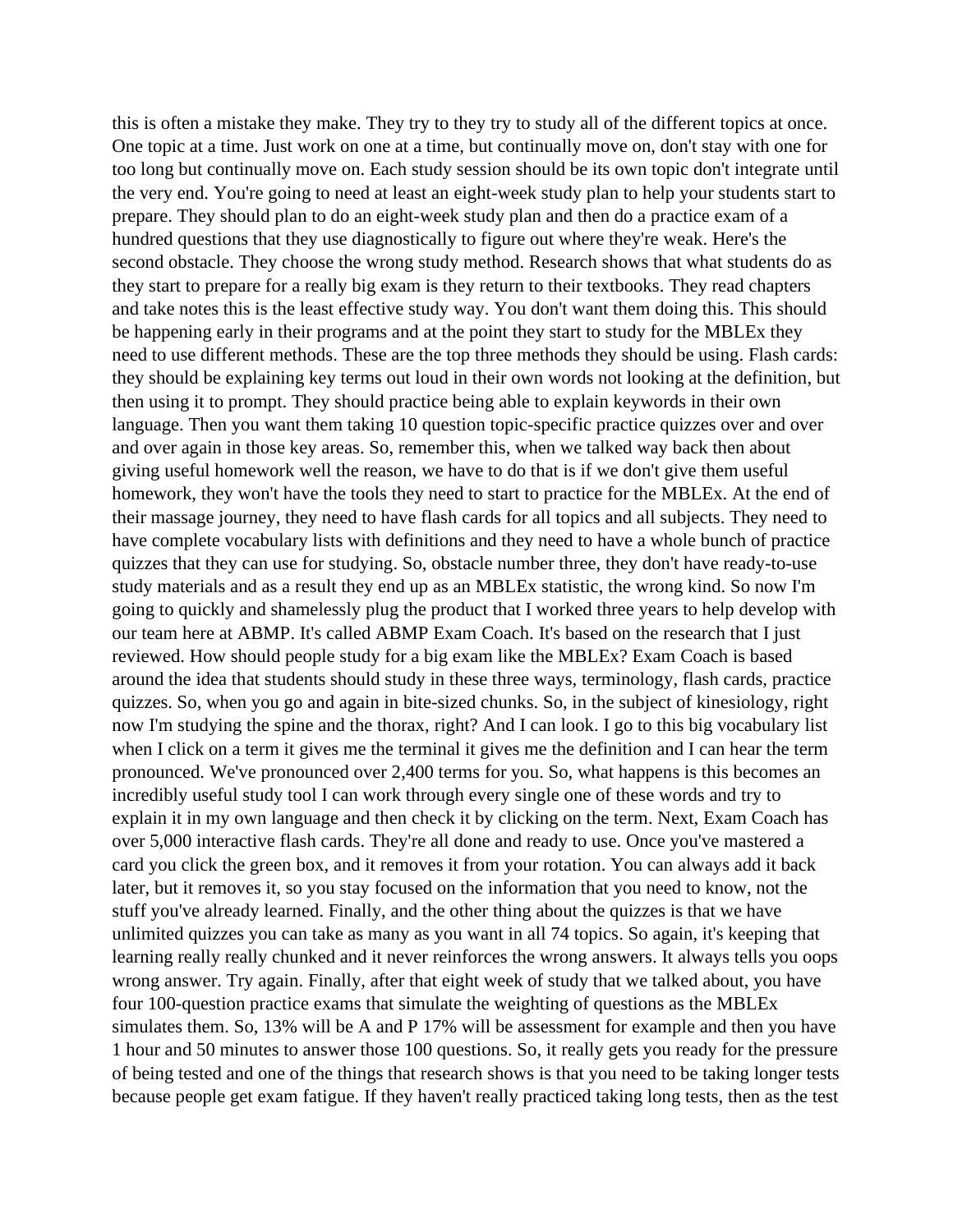gets towards the end, they'll start to miss more and more questions. Or at least research shows this because they simply get tired. So, they need to take at least they need to take these four practice exams to really be prepared and have the stamina they need when they get to the big test. The other thing that Exam Coach does is it gives you really clear direction on where you're weak. So, it takes those 74 chunk topics and it says, "you know what you're doing great everywhere, you could use a little bit more study on ethics and you definitely need more study on equipment and safety. Go back and study those particular areas before you take another test. So, that's our product ABMP Exam Coach. If you want to find out more about it you can always call us and we can set you up with a demo. The other thing we have and this one is completely free so check it out. We have a "passed the test" section of student life. Student life is a big free student network we created to support students in integrating all the things they need to integrate as students. So, it's a treasure trove of resources that teachers can also tap. Check this out it's totally free to everyone whether or not you're a member. Okay. I blew through that. Hopefully, I didn't take too long. Those are some ideas for ways that you can better prepare your students for the MBLEx starting from day one. If you need any help or if you have questions, you can always contact me and at abmp.com or my extension is 644 and I'm happy to help you in any way that I can. Thanks so much.

**Bob:** Thanks Anne. Now in this final part of the presentation, let's discuss some of the other questions that came up on the recent survey. Here's a wicked one to start off. What is FSMTB's recommendation to schools about what to tell students about the complicated math, psychometrics, and scoring systems used in computer adaptive testing design?

**Debra:** Understanding advanced applied mathematical algorithms is really best left to psychometricians who spend years in school to understand and work with the material and we work with teams of psychometricians. So, students should really focus on massage. This is their time to demonstrate their knowledge, not be concerned with mathematical formulas.

**Bob:** Debra in a careful review of the comments made by survey participants, a number of people expressed concern that candidates could not flag questions and come back to them later. I understand that this is part of the way a CAT test works, but perhaps you could discuss this in more depth to increase the understanding here.

**Debra:** With Computer Adaptive Testing the computer selects the next question based on the prior response. It's a very linear process. So, a candidate would not suddenly jump from an extremely easy question to an impossibly difficult one. It really does stay in the range of the student ability. In addition, we find that those who go back and change an answer typically choose the wrong answer anyway.

**Bob:** Debra another comment that we saw during the survey review was that the practice exam and FSMTB's new MBLEx guide seems much easier to candidates than the actual test. Can you speak to this concern and also talk about how you develop the guidebook and how you want people to use it?

**Debra:** This is interesting because those questions actually came from the MBLEx. They were live questions definitely active items but are obviously retired now. The guide was developed by